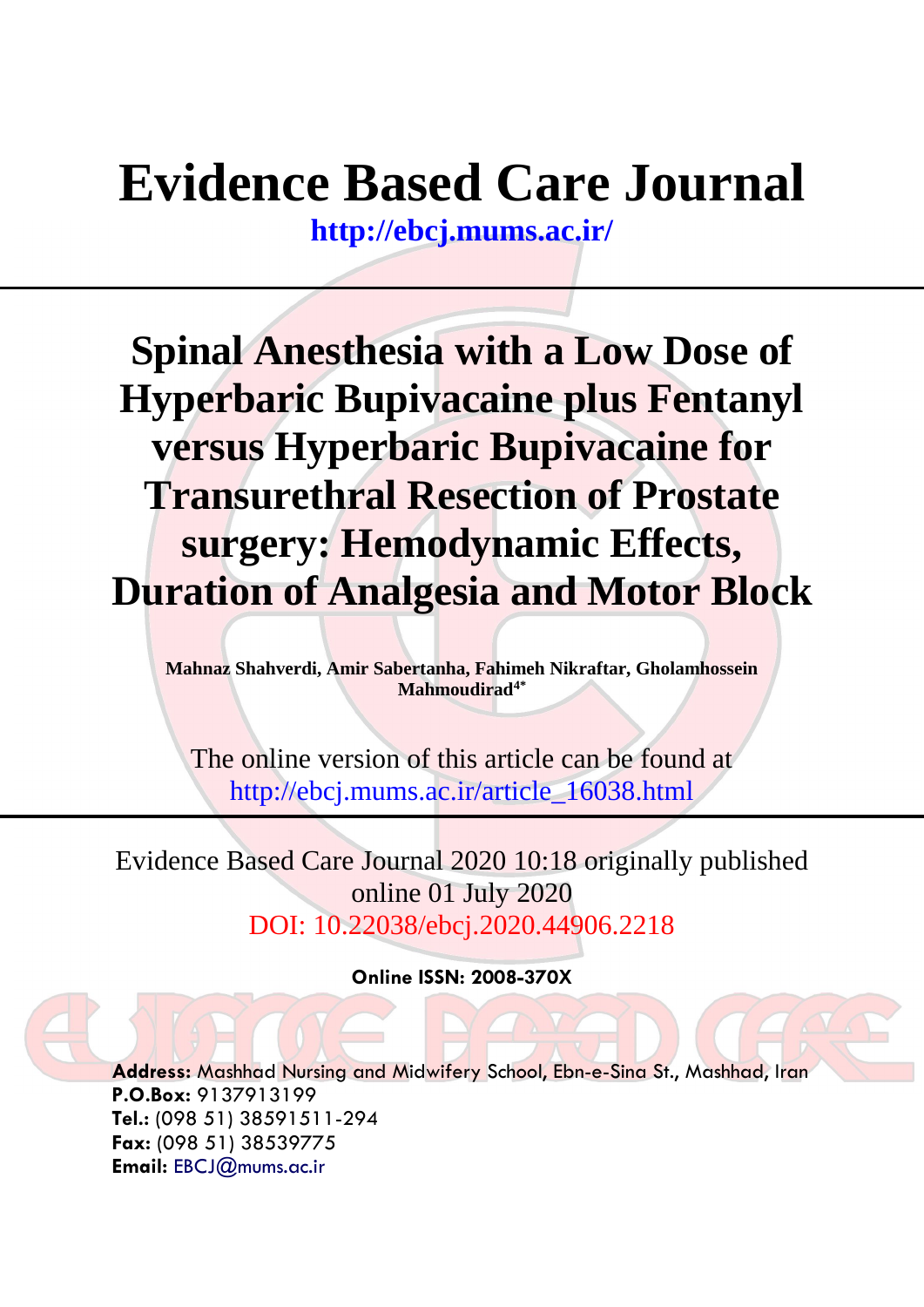

Original Article



## **Spinal Anesthesia with a Low Dose of Hyperbaric Bupivacaine Plus Fentanyl versus Hyperbaric Bupivacaine for Transurethral Resection of Prostate surgery: Hemodynamic Effects, Duration of Analgesia and Motor Block**

**Mahnaz Shahverdi<sup>1</sup> , Amir Sabertanha<sup>2</sup> , Fahimeh Nikraftar<sup>3</sup> , Gholamhossein Mahmoudirad4\***

**Received**: 10/12/2019 **Accepted**: 28/06/2020

Evidence Based Care Journal, 10 (2): 18-26

### **Abstract**

**Background:** Spinal anesthesia is the most prevalent anesthetic method used for transurethral resection of the prostate (TURP) surgery. Lower motor block and fewer side effects can be achieved by lower doses of anesthesia.

**Aim:** The present study aimed to compare the effects of Spinal anesthesia with a low dose of hyperbaric bupivacaine plus fentanyl with hyperbaric bupivacaine for TURP surgery on hemodynamic effects, duration of analgesia, and Motor block.

**Method:** This randomized-controlled study was conducted on 62 patients undergoing TURP surgery within 2017-18. BF group received 0.5% hyperbaric bupivacaine(1mg) 0.2 ml+fentanyl (20µg) 0.4 ml+5% dextrose 1.4ml, while B group received 0.5% hyperbaric bupivacaine (10mg)2ml. Bromage scale and Visual Analog Scale of pain and Nausea were used. The obtained data were analyzed in SPSS software version (20).

**Results:** Groups were homogenous in terms of demographic characteristics. The time to reach the sensory level of T10 was significantly longer in the BF group, compared to the B group (P<0.001). The motor block score was less in the BF group than the B group. The mean total recovery time of the sensory block to L5 in the BF group was significantly lower than that of the BF group (P<0.001). The mean score of nausea severity during surgery was significantly lower in the BF group, compared to the B group ( $P=0.02$ ). The hemodynamic stability was higher in the BF group.

**Implications for Practice:** A combination of 1mg bupivacaine with 20μg fentanyl could be used for anesthesia in TURP surgery as an effective method to provide sufficient analgesic effects, as well as lower motor block and side effects.

**Keywords:** Bupivacaine, Fentanyl, Hemodynamic, Nausea, Pain, Spinal anesthesia, Transurethral resection of prostate

<sup>1.</sup> MSc in Medical-Surgical Nursing, School of Nursing and Midwifery, Birjand University of Medical Sciences, Birjand, Iran

<sup>2.</sup> Assistant Professor, Department of Anesthesia, Emam Reza General Hospital, Birjand University of Medical Sciences, Birjand, Iran

<sup>3.</sup> Instructor, Nursing Department, Faculty of Nursing and Midwifery, Birjand University of Medical Sciences, Birjand, Iran

<sup>4.</sup> Associate Professor, Nursing Department, Faculty of Nursing and Midwifery, Birjand University of Medical Sciences, Birjand, Iran

<sup>\*</sup> Corresponding author, Email: mahmoudirad@gmail.com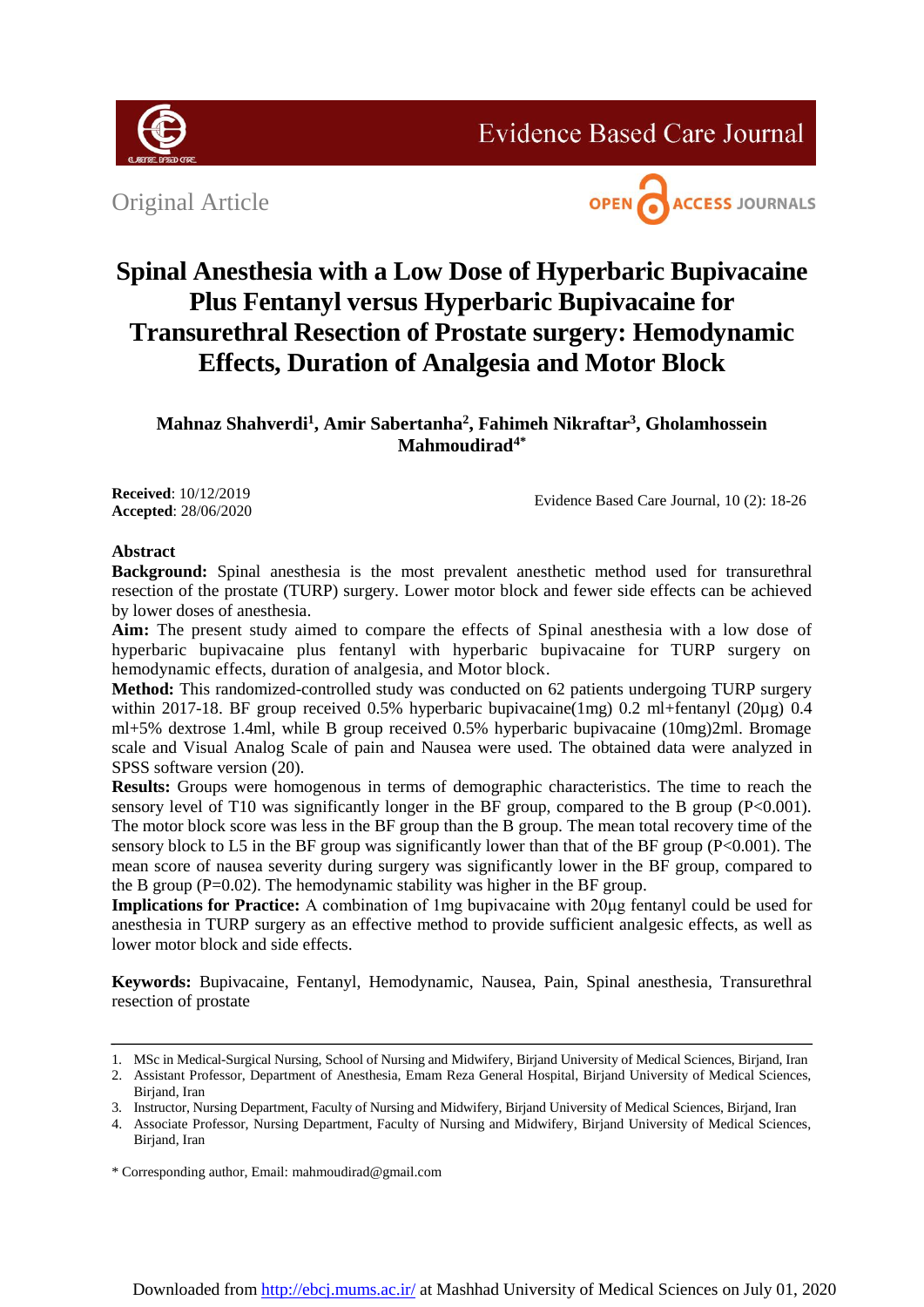#### **Introduction**

Benign prostatic hyperplasia (BPH) is one of the most prevalent diseases which affects about 60% of men aged 60 and increases up to 90% in 80- year-old men. BPH is the second common cause of surgery in men over 60 years old(1). More than 60% of these patients are candidates for transurethral resection of the prostate (TURP) surgery that is still the gold standard treatment for BPH (1, 2).

In TURP, two general or spinal anesthetic procedures are used for patients (3). TURP may cause some complications both during and after surgery, as other surgical procedures do. These adverse effects include TURP syndrome, as well as cardiovascular, respiratory, metabolic, and kidney complications (1, 4, 5). One of the rare complications of TURP surgery is bladder rupture (in %7 of cases). The clinical symptoms appear as abdominal pain in the areas surrounding the umbilicus spreading to the shoulders, bradycardia, loss of consciousness, nausea, vomiting, and hypotension (6). Therefore, it is of utmost importance to maintain the level of consciousness and brain function during surgery for the early detection of this problem. Nonetheless, many of these warning signs do not exist in general anesthesia (7-9).

Spinal anesthesia is the most commonly used anesthetic technique for TURP due to its relatively limited impact on myocardial function, blood pressure, and cardiac output (3). In a related study, general anesthesia was found to be associated with decreased cardiac output, mean arterial pressure (MAP), and heart rate (HR). Nevertheless, spinal anesthesia only reduced MAP in TURP surgery (10). The results of the mentioned review study also indicated that spinal anesthesia reduced the mortality rate by one third, compared to general anesthesia. In addition, spinal anesthesia can reduce the risk of deep vein thrombosis (%44), pulmonary embolism (%55), need for analgesic injection (%50), and respiratory depression (Hypoventilation) (%59) (9).

Despite the benefits of spinal anesthesia, injection of spinal anesthesia at a higher level results in some adverse effects, such as systemic hypotension, nausea, restlessness, urinary retention, and bradycardia, especially in the elderly. Moreover, low back pain is usually observed after spinal anesthesia and is associated with repeated needle insertion to find the correct location. If the motor block reaches the upper chest and neck dermatomes, hypoventilation can occur. Therefore, since the bladder and prostate are innervated by the S2-S4 and T11-L1 sensory nerves, T10 sensory blocks are often sufficient to perform TURP surgery under spinal anesthesia (11-13).

Bupivacaine 0.5% is typically used for spinal anesthesia as a safe medicine with low complications around the world (14). Bupivacaine is a long-acting amino-amide anesthetic used to reduce postoperative pain and peripheral nerve block (14). 10-12.5 mg of intrathecal bupivacaine is typically administered to obtain a sensory block up to T10 for TURP. Nonetheless, high doses cause cardiovascular instability and severe motor block in the elderly, and prolonged immobilization after surgery increases the risk of thromboembolism (15-17). Therefore, it is reasonable to use the minimal dose of local anesthetics to create the desired sensory block for surgery with minimal effects on motor status and hemodynamic stability (18).

As evidenced by anesthesia studies, lower motor block, better hemodynamic stability, and fewer side effects can be achieved by lower doses of anesthesia (19, 20). On the other hand, the addition of opiates to bupivacaine increased the duration of analgesia and provided hemodynamic stability with no major complication (18, 21, 22). Fentanyl is a short-acting lipophilic drug used to enhance the quality of spinal anesthesia (18, 23, 24).

Several studies have been performed on the efficacy of bupivacaine alone or in combination with other drugs in short-term surgery; nonetheless, there is no consensus on its composition. In a study conducted by Zohar et al. (2007), spinal block using 3mg bupivacaine and 20μg fentanyl was reported to be effective in TURP surgery (25). In another study, the effects of spinal anesthesia using low‐dose bupivacaine plus fentanyl were compared with routine doses of bupivacaine in patients scheduled for TURP. The results were indicative of adequate sensory level in both groups. However, motor block and other side effects were reported to be lower in bupivacaine plus fentanyl group (24). To the best of our knowledge, lower-dose hyperbaric bupivacaine which is desirable for TURP is 1 mg. One study in South Korea on elderly patients demonstrated that using 1 mg bupivacaine plus fentanyl or sufentanil provided appropriate sensory block levels in TURP(6). As illustrated by the related studies, the combination of bupivacaine with opiates has been different. On the other hand, different genetic characteristics can affect the results of the study (For example, spine length is important in drug development, and height is higher in the Iranian population)(6).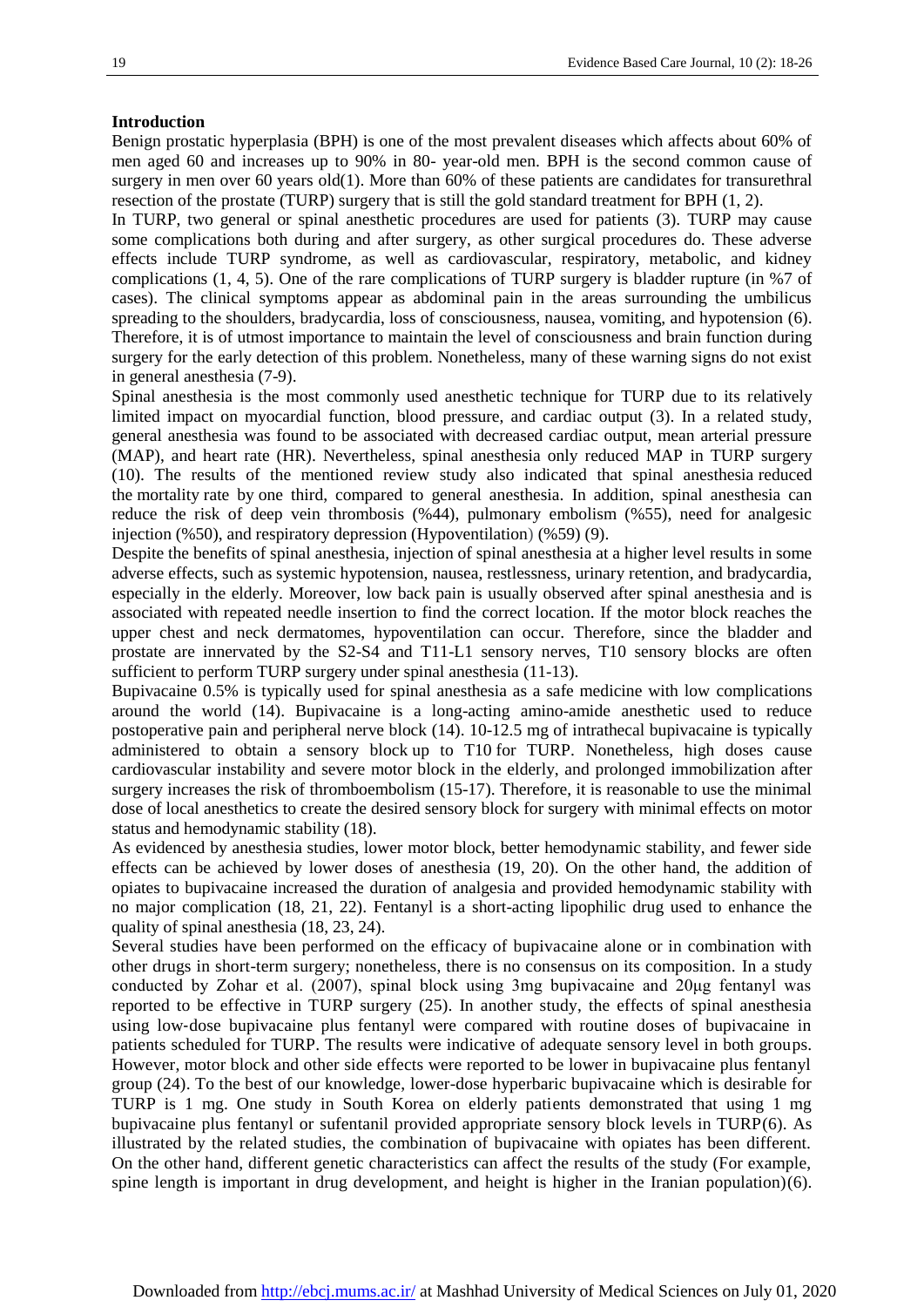Therefore, the present study aimed to compare the effects of 1mg hyperbaric bupivacaine plus 5% dextrose and fentanyl 20μg with the conventional dose of hyperbaric bupivacaine (10mg) on the level of sensory and motor block, pain and nausea severity, hemodynamic status and its side effects in TURP surgery.

#### **Methods**

This randomized clinical trial was conducted on 62 candidates for TURP surgery in an educational, research, and treatment center in the east of Iran during 2017-2018. This hospital has 300 beds and 7 operating rooms one of which is a urology surgery room. The research setting was the operating room, the recovery room, and the urology department of the hospital. The sample size was estimated based on the results of a study conducted by Kim et al. (2015)(6). Using the sample size formula, the final sample size was calculated to be 31 individuals for each group with a confidence interval of 95%, a test power of %80, and sensory block results  $(S_1=16/9, S_2=20/6, m_1=52/8,$  $m<sub>2</sub>=39/6$ ).

The inclusion criteria were as follows: 1) the age range of 60 and above, 2)  $ASA_1$  and  $ASA_2$  classes (Classification of patients' physical status according to the American Society of Anesthesiologists:  $ASA<sub>1</sub>=$  healthy patients,  $ASA<sub>2</sub>=$  patients with mild or no functional limitations), 3) absence of lumbar disc disease,4) coagulation disorder, 5) allergy to local anesthesia and opioids, 6) mental disorders and neurological diseases, 7) diabetes, uncontrolled blood pressure, and 8) addiction. On the other hand, the patients with a need for sedation, unwanted complications during surgery, surgery duration more than one h, and hypotension greater than 30% from the baseline requiring ephedrine and atropine injection were excluded from the study. The patients were selected using a convenience sampling method. They were assigned to one of two groups of bupivacaine alone (B) or bupivacaine and fentanyl (BF) based on Permuted block randomization (quadruple blocks).

Patient demographic information, height, time of operation, duration of operation, onset time of local anesthesia, time to reach target level (T10), maximal sensory block level, time of sensory block return to L5, and stopping time in recovery were measured and recorded in the demographic and disease information form. Blood pressure before spinal anesthesia was regarded as baseline blood pressure. Blood pressure was recorded immediately and 5, 10, 15, 30, and 45 min after the injection, and the difference with baseline pressure was recorded. The sensory block level was evaluated every 15 min. The time needed for the decrement of the sensory block from T10 to L2 was regarded as the duration of sensory block.

The validity of the demographic and disease information form was confirmed by seven faculty members of the Nursing Department. This questionnaire consisted of 25 items about first name, last name, age, gender, the onset time of operation, duration of operation, onset time of anesthesia, vomiting, mean blood pressure, as well as systolic and diastolic blood pressure after the injection at the intervals of 5, 15, 30, 45 min and one h after the operation. Since the items in this form were objective and had been frequently used in previous studies, its reliability was also verified in this study.

The motor block was evaluated at the time of reaching the sensory block to T10 using the Bromage scale. The most frequently used scale for the assessment of motor block is the Bromage scale and the severity of motor block is assessed by the patient's ability to move their lower extremities. This instrument assesses the patient's strength for flexion of the leg ranging from 1-4: 1= full flexion of knee and feet (none),  $2=$  just able to flex knees (partial),  $3=$  able to flex feet only (almost complete),  $4=$  unable to move feet or knees (complete)(26).

The first author evaluated pain scores by Visual Analog Scale (VAS) criteria immediately after surgery and 15 and 30 min after entering the recovery room,and 2, 6, 12, and 24 hours after leaving. Nausea was also evaluated by VAS criteria using patient self-report and recorded at the same time in BF and B groups. VAS criteria for pain and nausea was scored as follows:0=neither pain nor nausea, 1-3= mild, 4-6= moderate, and 7-10= severe pain and nausea. These scores which ranged between 0- 10 and indicated the patient's amount of pain and nausea were considered and recorded. Moreover, the incidence of vomiting for 24 h was studied. This scale which is a standard tool for the assessment of pain and nausea had been used in several studies and its reliability had been reported as 0.95-0.99% (27-30). In the current study, pain and nausea severity was estimated in 10 patients by two observers (i.e., the first author and nurse). The correlation of VAS used by two observers was calculated by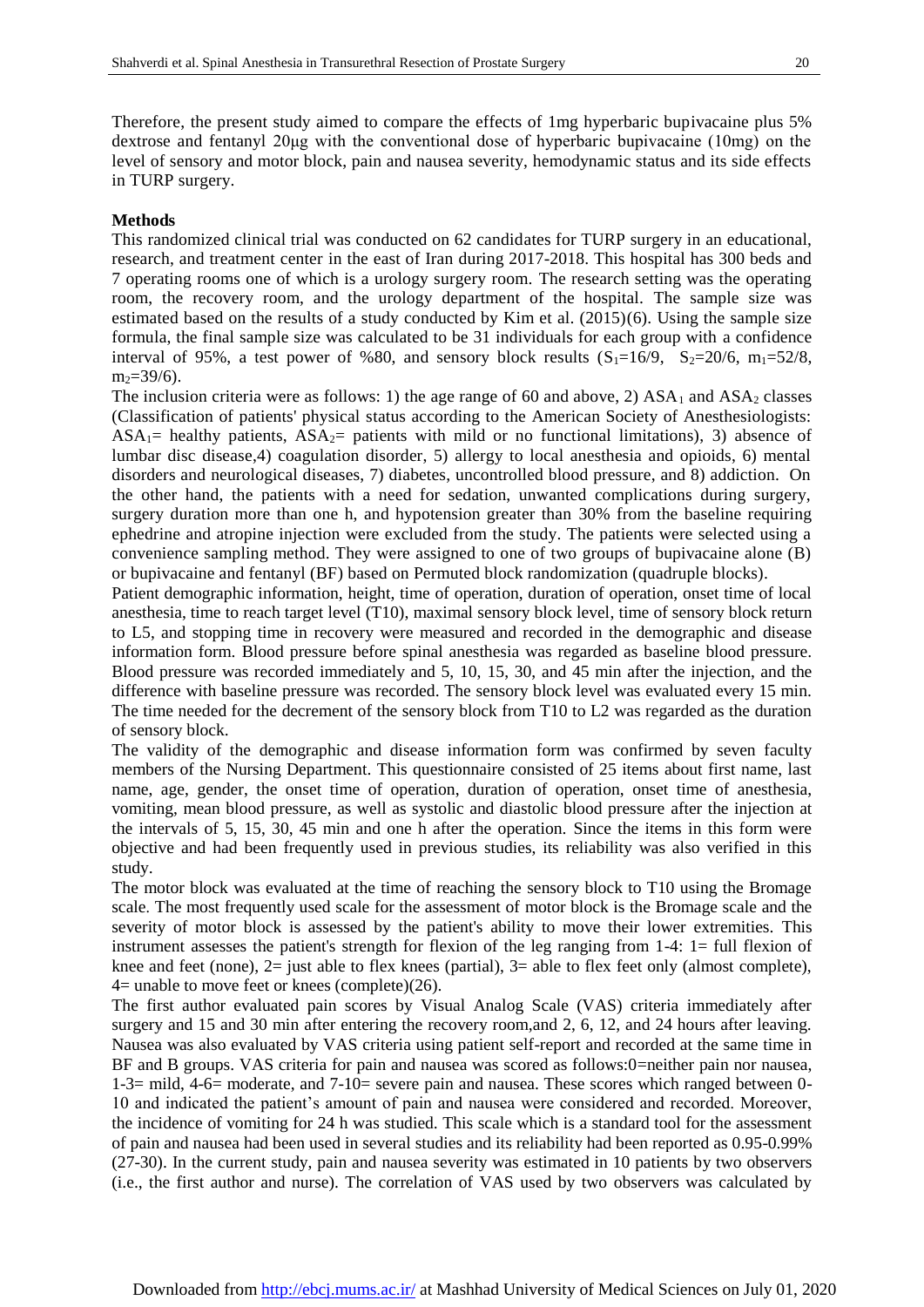Pearson's correlation coefficient ( $r=0.89$  and  $r=0.75$ , respectively). It is worth noting that the patients in both groups received 100mg Diclofenac rectal suppository after surgical procedure. Any additional analgesic was noted.

The medicines were prepared and provided to the anesthesiologist by the independent researcher in the same 2cc syringes. The syringes in the BF group contained a combination of 0.2 cc of hyperbaric bupivacaine 0.5%, 0.4 cc of fentanyl, and 1.4 cc dextrose solution 5%. On the other hand, the syringes in the B group only contained 2 cc of bupivacaine 0.5%. In the BF group, an insulin syringe was used with a low dose of opioid and bupivacaine to minimize deviation from the amount of medicine before mixing. Before the commencement of the spinal anesthesia procedure, the patients in both groups received 300 ml lactate ringer serum. The patients were positioned in a sitting posture for spinal anesthesia. The spinal anesthesia was performed from L3-L4 or L4-L5 space with spinal needle No. 25. After the examination of the free flow of cerebrospinal fluid, the medicine was slowly injected in 10 sec.

Patients were immediately positioned at the 30-degree angle in Trendelenburg posture, and the sensory block level in the middle of the cervix was controlled using a needle (G22 subcutaneous injection) every 2 min until it reached T10 sensory level. After reaching this level, the patients were returned to the neutral position.

The study protocol was approved by the Ethics Committee of Birjand University of Medical Sciences (IR.BUMS.REC.1396.46). Moreover, after the required permissions were obtained, the research procedures and objectives were explained to the subjects. Thereafter, written informed consent was obtained from all of them and they were assigned to two groups.

The normality of quantitative variables was checked by the Kolmogorov-Smirnov test. The data were analyzed in SPSS software (version 20) using the independent t-test, Mann-Whitney U test, and Friedman test. A p-value less than 0.05 was considered statistically significant.

#### **Results**

The mean age scores of patients in the BF and B groups were reported as  $66.3 \pm 13.2$  and  $63.4 \pm 10.8$ years, respectively. The results of Mann-Whitney and independent t-tests revealed that the mean age and height did not differ significantly between the two groups (P>0.05; Table 1).

According to Mann-Whitney test results, the mean time to reach the sensory level of T10 was significantly longer in the BF group than in the B group (P<0.001). Moreover, the motor score after reaching the level of T10 block was significantly higher in patients in the BF group than those in the B group (P<0.001). However, the mean total sensory block recovery time to L5 was significantly higher in patients of the B group, compared to those in the BF group (P<0.001; Table1).

Furthermore, based on Mann-Whitney test results, the mean score of pain immediately after surgery, 15 and 30 min after entering recovery room, as well as 2, 6, 12, and 24 h after leaving recovery, did not differ significantly between the two groups (P>0.05). The intergroup comparison revealed that the mean score of pain severity significantly differed between the BF and B groups (P<0.001). In addition, the result of the independent t-test showed that the number of cases requiring additional analgesics did not differ significantly between two groups (P>0.05; Table1).

The mean score of severity of nausea during surgery in the BF group was significantly lower, compared to the B group ( $P=0.02$ ). Nevertheless, immediately after the surgery, 15 and 30 min after entering recovery room, as well as 2, 6, 12, and 24 h after leaving recovery, no significant difference was observed between the two groups  $(P> 0.05)$ . Furthermore, based on the intergroup comparison, no significant difference was detected in the BF and B groups ( $P=0.06$  and  $P=0.053$ , respectively) (Table1).

According to Mann-Whitney test results, the two groups were not significantly different (P>0.05) in terms of the mean systolic blood pressure (SBP) before anesthetic injection, compared to immediately after surgery, the mean diastolic blood pressure(DBP) before anesthetic injection, compared to 5 min after surgery, and the mean arterial pressure (MAP) before anesthetics injection, compared to immediately after surgery and 5 min after the surgery. At other times of the study, the independent t-test and Mann-Whitney test results showed that the mean changes in SBP, DBP, and MAP were more significant in the B group, compared to the BF group ( $p \le 0.05$ ) (figures 1,2 and 3).

Among 62 included patients, only 1 patient in the B group had vomiting up to 24 h after the surgery.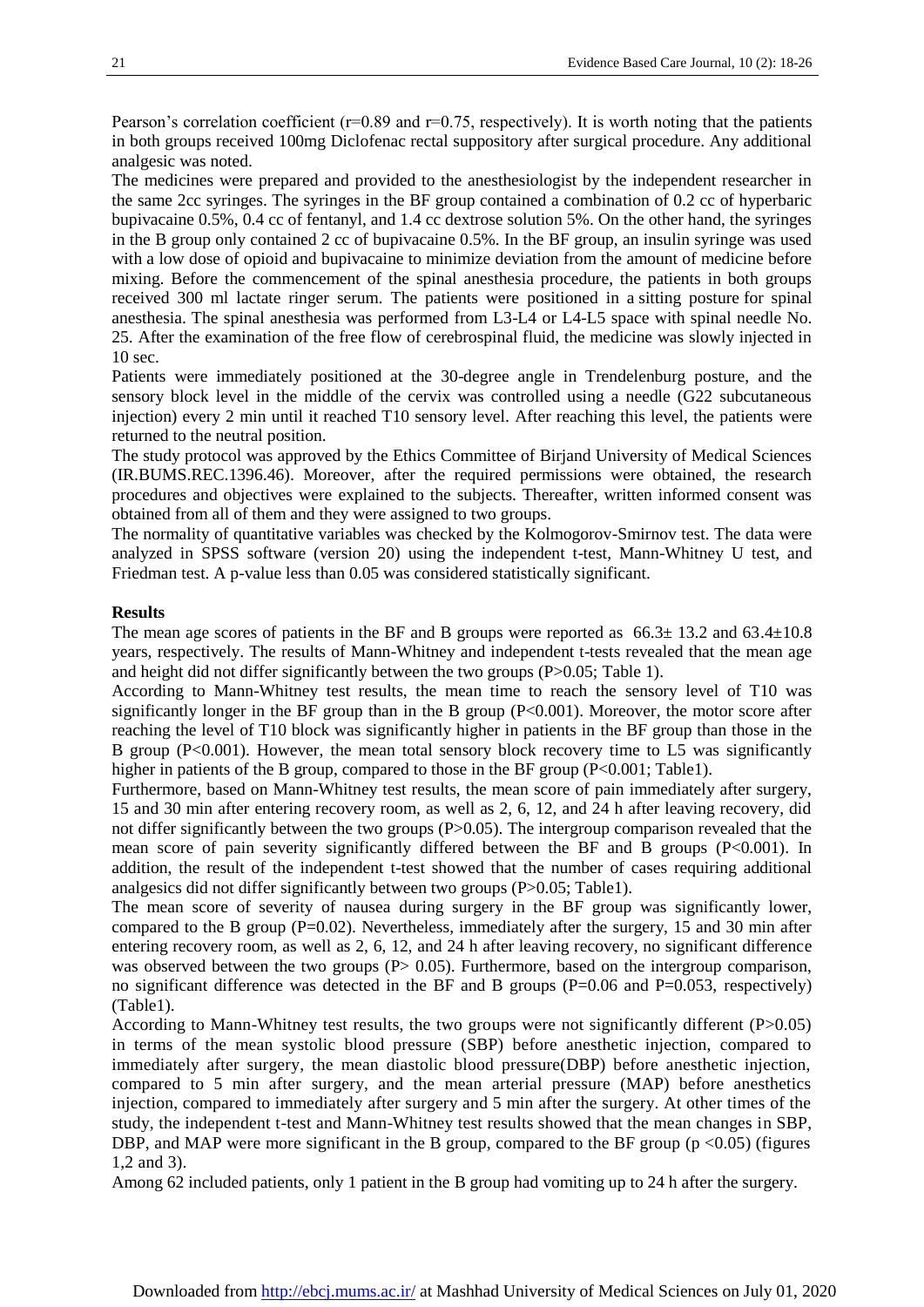| and hausea in patients of both Br and B groups                     |                                         |                     |                     |            |
|--------------------------------------------------------------------|-----------------------------------------|---------------------|---------------------|------------|
| Variable                                                           |                                         | BF group            | B group             | Intragroup |
|                                                                    |                                         | Mean $\pm$ standard | Mean $\pm$ standard | Comparison |
|                                                                    |                                         | deviation           | deviation           | (P-value)  |
| Surgery duration (min)                                             |                                         | $47.9 + 7.0$        | $47.2 \pm 6.7$      | $0.65*$    |
| Age (year)                                                         |                                         | $66.3 \pm 13.2$     | $63.4 \pm 10.8$     | $0.35*$    |
| Height (cm)                                                        |                                         | $167.7 \pm 4.7$     | $166.7 \pm 6.2$     | $0.47**$   |
| Time to reach T10 sensory level (min)                              |                                         | $9.3 \pm 1.7$       | $4.4 \pm 1.2$       | $< 0.001*$ |
| Recovery time of sensory block (min)                               |                                         | $66.2 \pm 9.2$      | $77.7 \pm 8.1$      | $<0.001**$ |
| Motor score after reaching T10 sensory block level (Bromage scale) |                                         | $3.7 \pm 0.5$       | $1.5 \pm 0.7$       | $< 0.001*$ |
| Pain                                                               | Immediately after the surgery           | $0.06 \pm 0.2$      | $0.03 \pm 0.1$      | $0.56*$    |
|                                                                    | 15 min after entering the recovery room | $0.1 \pm 0.4$       | $0.06 \pm 0.2$      | $0.62*$    |
|                                                                    | 30 min after entering the recovery room | $0.3 \pm 0.6$       | $0.2 \pm 0.5$       | $0.60*$    |
|                                                                    | 2 h after leaving the recovery room     | $1.0 \pm 1.7$       | $0.6 \pm 0.9$       | $0.57*$    |
|                                                                    | 6 h after leaving the recovery room     | $1.1 \pm 1.5$       | $1.2 \pm 1.2$       | $0.39*$    |
|                                                                    | 12 h after leaving the recovery room    | $0.7 \pm 1.1$       | $1.2 \pm 1.3$       | $0.06*$    |
| Intergroup test result (P-value)                                   |                                         | $<0.001***$         | $< 0.001$ ***       |            |
| Non of cases requiring any additional analgesic                    |                                         | 3                   | 4                   | $0.09**$   |
| Nausea                                                             | During surgery                          | $0.1 \pm 0.3$       | $0.5 \pm 0.8$       | $0.02*$    |
|                                                                    | Immediately after the surgery           | $0.03 \pm 0.1$      | $0.1 \pm 0.5$       | $0.16*$    |
|                                                                    | 15 min after entering the recovery      | $0.1 \pm 0.3$       | $0.2 \pm 0.5$       | $0.44*$    |
|                                                                    | 30 min after entering the recovery room | $0.1 \pm 0.4$       | $0.1 \pm 0.4$       | $0.25*$    |
|                                                                    | 2 h after leaving the recovery room     | $0.2 \pm 0.5$       | $0.2 \pm 0.8$       | $0.50*$    |
|                                                                    | 6 h after leaving the recovery room     | $0.1 \pm 0.4$       | $0.06 \pm 0.3$      | $0.32*$    |
|                                                                    | 12 h after leaving the recovery room    | $0.0 \pm 0.0$       | $0.03 \pm 0.1$      | $0.32*$    |
|                                                                    | Immediately after the surgery           | $0.0 + 0.0$         | $0.03 \pm 0.1$      | $0.32*$    |
| Intergroup test result (P-value)                                   |                                         | $0.06***$           | $0.053***$          |            |

| Table 1. Comparison of the mean age, height, duration of surgery, time to reach sensory level T10, the      |
|-------------------------------------------------------------------------------------------------------------|
| total recovery time of sensory block to L5, motor score after reaching the level of T10 sensory block, pain |
| and nausea in patients of both BF and B groups                                                              |

\* Mann-Whitney U test

\*\* Independent t-test

\*\*\* Friedman test







**Figure 2. Comparison of mean diastolic blood pressure changes immediately after surgery, as well as 5, 10, 15, 30, and 45 min after the surgery, compared to before anesthetic injection in the two groups**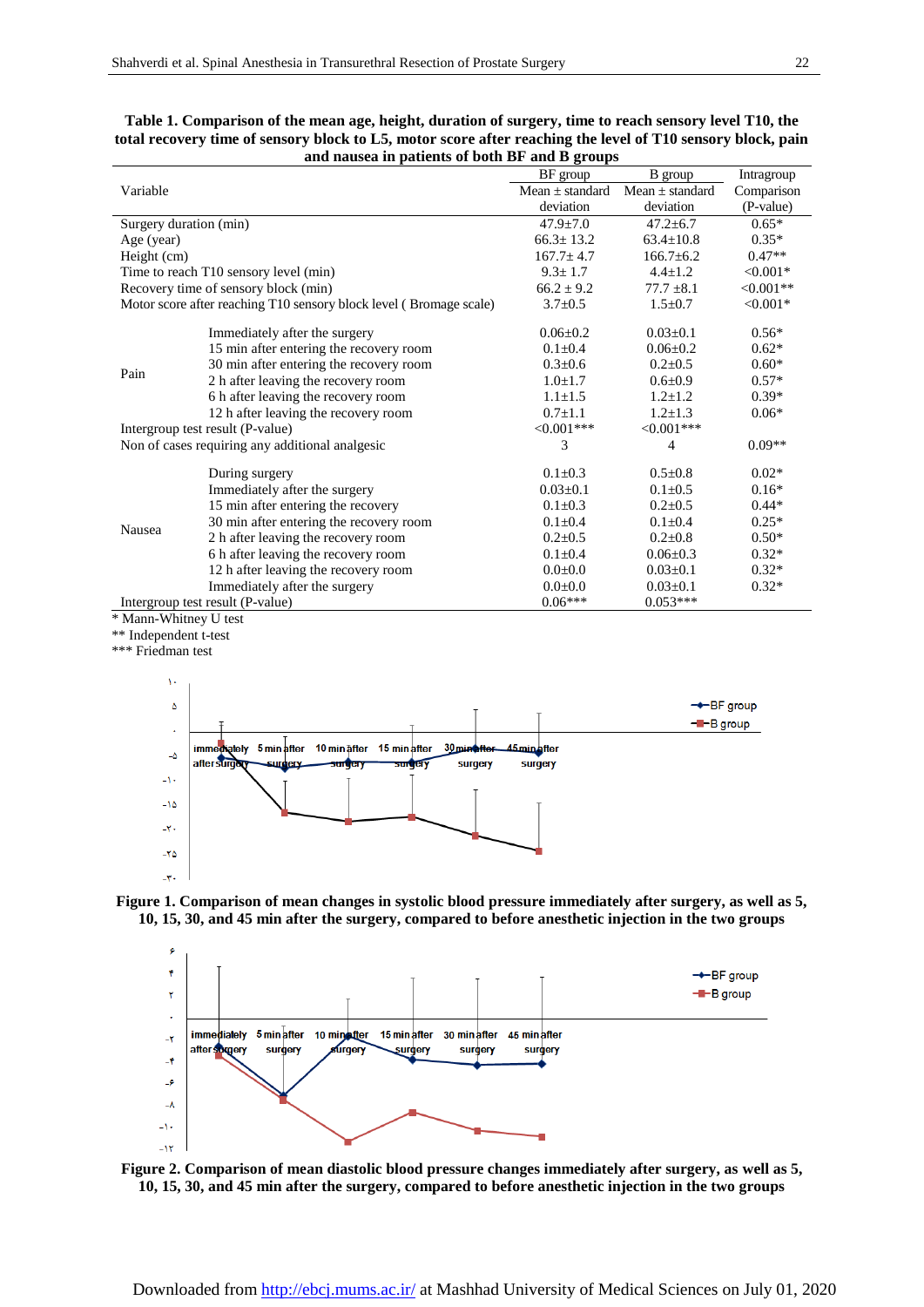

**Figure 3. Comparison of mean arterial pressure changes immediately after the surgery, as well as 5, 10, 15, 30, and 45 min after the surgery, compared to before the injection of anesthetic in patients of BF and B groups**

#### **Discussion**

The current study compared the effects of 1mg hyperbaric bupivacaine plus 5% dextrose and fentanyl 20μg to the conventional dose of hyperbaric bupivacaine (10mg) on the level of sensory and motor block, pain and nausea severity, hemodynamic status and its side effects in 62 candidates of TURP surgery.

In the present study, the time to reach the desired sensory level for TURP (onset of the sensory block) was reported to be longer in the BF group, compared to the B group. The use of opioid seemingly delayed the onset of a sensory block; nonetheless, this hypothesis has not been approved in others studies which have used a combination of opioid with low dose bupivacaine and low dose bupivacaine alone. On the other hand, no difference was observed in the onset of the sensory block in the same doses of bupivacaine in combination with two different opioids, (6). Therefore, in the present study, it seems that the only factor influencing the onset of the sensory block was bupivacaine dosage.

Hypotension is one of the complications of spinal anesthesia that is followed by a reduction in systemic vascular resistance of the sympathetic block which increases with increasing sensory block levels, especially above the T10 level. In our study, blood pressure in both groups was measured at the baseline and then after spinal anesthesia at the intervals of 5, 15, 30, and 45 min. The results of the first 5 min demonstrated no hemodynamic change in the two groups. Nonetheless, in subsequent measurements, the group BF had significantly lower hemodynamic changes than baseline, compared to the group B. Similar to the current study, Kim et al. (2015) used the combination of 1 mg bupivacaine and opioid for patients undergoing resection via the urethra, and no hemodynamic change was observed in any of the study groups (6). Atallah et al. (2015) carried out a study on the use of 7.5mg bupivacaine 0.5% alone or in combination with 10μg fentanyl for spinal anesthesia in patients with percutaneous nephrolithotomy. The result of the mentioned study revealed that using a combination of a low dose of bupivacaine plus fentanyl showed hemodynamic stability (20). Moreover, Arzola et al. (2011) conducted a systematic review study on the efficacy of a low dose of bupivacaine for cesarean section. In this meta-analysis, most studies have indicated that low doses showed hemodynamic stability in patients (31). Furthermore, in their study, Unal et al. (2012) used a low dose of bupivacaine (4mg) alone or in combination with 25μg fentanyl and/or a combination of 3mg bupivacaine with 25μg fentanyl, and hemodynamic symptoms remained stable in all groups (32). It seems that no hemodynamic difference between the two groups in the first 5 min is related to the fact that sensory block did not reach the T10 level in both groups. Nevertheless, after that, the hemodynamic difference observed between the two groups can be attributed to a lower dose of bupivacaine in the group BF, which caused lower sympathetic block effects than that of the group B. The other cause can be the difference between the two groups in terms of spinal expansion. In a spinal model, it was found that spinal extension is affected by the density difference of 0.0006mg /ml (33). Probably due to higher density, spinal extension in the group of 10mg bupivacaine is 5% higher than the group of a lower dose of bupivacaine. Therefore, the level of the sympathetic block will also be higher in these individuals.

In the current study, the severity of nausea in the BF group was significantly lower than that of the B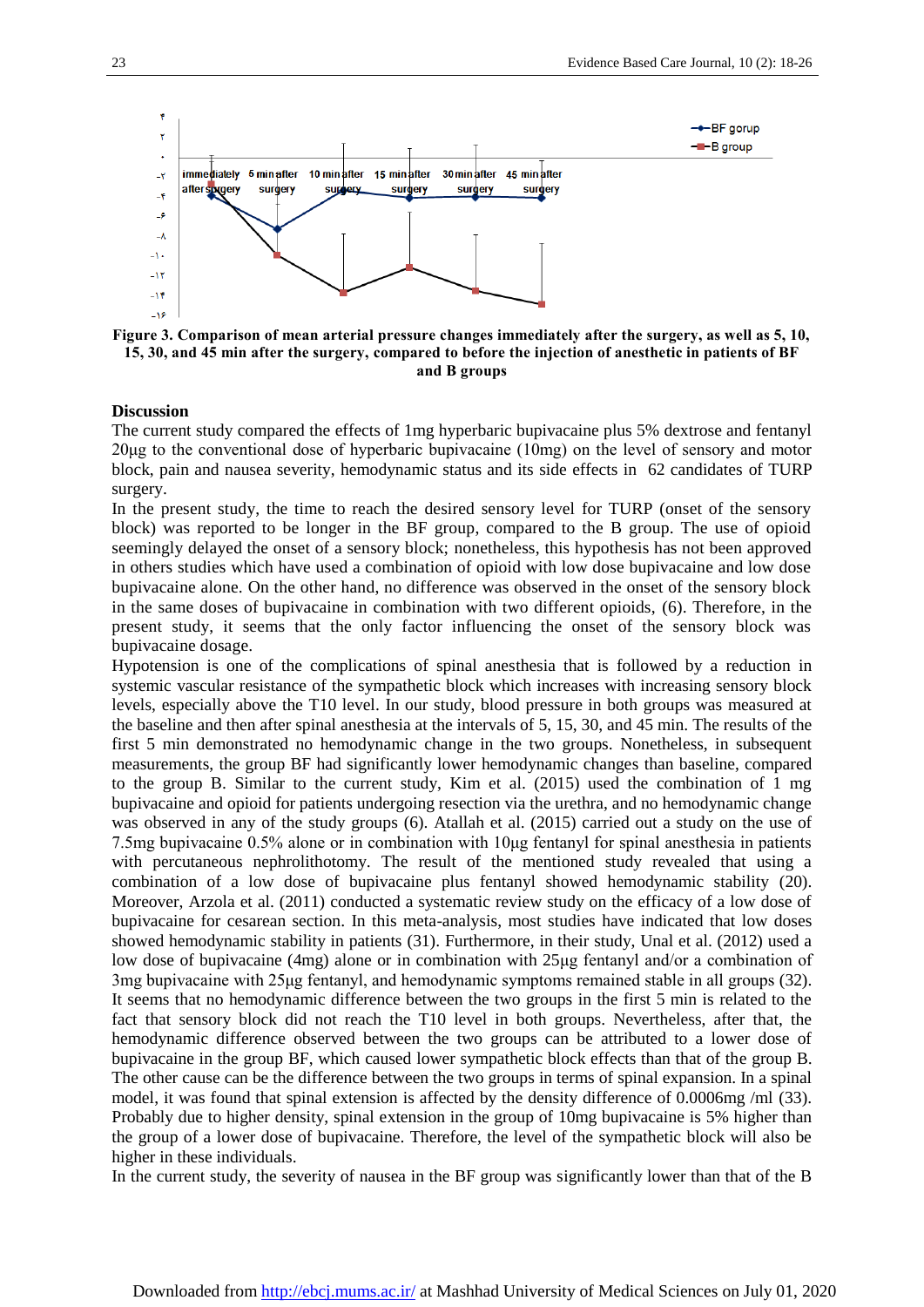group. In a study performed by Kim et al. (2009), the incidence of nausea and vomiting in patients receiving low dose bupivacaine was reported to be very low (3). In their study, Kararmaz et al. compared the use of a combination of 4mg bupivacaine 0.5% with 25μg fentanyl c with 7.5mg bupivacaine for prostate resection surgery via the urethra. Similar to our study results, they reported that the incidence of hemodynamic complications, as well as nausea and vomiting, was less in bupivacaine and opioid receiving group, compared to the other group (24). Nausea and vomiting are considered other common complications of spinal anesthesia the main cause of which is the sympathetic block. The severity of nausea depends on the depth of the sympathetic block. Since there is a direct correlation between the depth of sympathetic block and the dose of bupivacaine, the results of the aforementioned studies are reasonable. In the intergroup comparison, the mean score of nausea was not significantly different between the two groups. It can be ascribed due to the fact that the mean score of nausea in two groups at different stages of the study was low (0.03 to 0.5 to 10) and showed minor changes (0.0-0.47).

Furthermore, in the present study, the duration of sensory block was significantly shorter in the BF group, compared to the B group. As evidenced by the obtained data, the duration of sensory block in spinal anesthesia with local anesthetics depends on such factors as bonding protein capacity, fat solubility, local anesthetic dosage, and co-administration of vasoconstrictor (34, 35). A reduced dose of local anesthetics causes a reduction in the duration of the sensory block that does not change with the addition of opioids (36).

In addition, the motor block was significantly lower in the BF group, compared to the B group based on the Bromage scale. These results have also been confirmed in the study conducted by Unal et al. (2012) (32). The level of motor block is often related to the dose of local anesthetics. Therefore, the achievement of this result seems logical.

Moreover, the severity of pain in the first 24 h after TURP was not significantly different between the two groups. This can be due to the addition of opioids to local anesthetic, which increases the duration of analgesia in patients and counteracts the effects of a reduced dose of bupivacaine on decreasing postoperative analgesia. According to the intergroup comparison, the mean score of pain was significantly different between the two groups. It can be ascribed to the effect of time since the effect of drugs disappear and the severity of pain increases.

Every study has some limitations which should be addressed in the paper. One of the limitations of the current study was the impossibility of using the same device to measure vital signs in different sections. Therefore, due to the calibration of the devices, its effects on the results of the study were minimized.

#### **Implications for Practice**

Spinal anesthesia using 1 mg of hyperbaric bupivacaine combined with 5% dextrose and fentanyl 20 μg for TURP can provide sufficient sensory block, short duration of sensory block, reliable postoperative analgesia. Moreover, it can prevent deep motor block, hemodynamic instability, and nausea which is usually observed using conventional doses of bupivacaine (10mg). Therefore, this method is recommended and it is suggested that further studies be performed on a larger number of patients with the same device and evaluate the rate of intraoperative and postoperative bleeding.

#### **Acknowledgments**

The current article was extracted from an MSc thesis in Medical-surgical nursing with the ethical code of IR.BUMS.REC.1396.46 and registration code of IRCT2017081221383N8 under the financial support of Research Deputy of Birjand University of Medical Sciences. The authors' deepest appreciation goes to all those involved in the sampling and implementation stages.

#### **Conflicts of Interest**

The authors declare that they have no conflict of interest regarding the publication of the current article.

#### **References**

1. Hinkle JL, Cheever KH. Brunner & Suddarth's textbook of medical-surgical nursing. South Holland, Netherlands: Wolters Kluwer; 2018.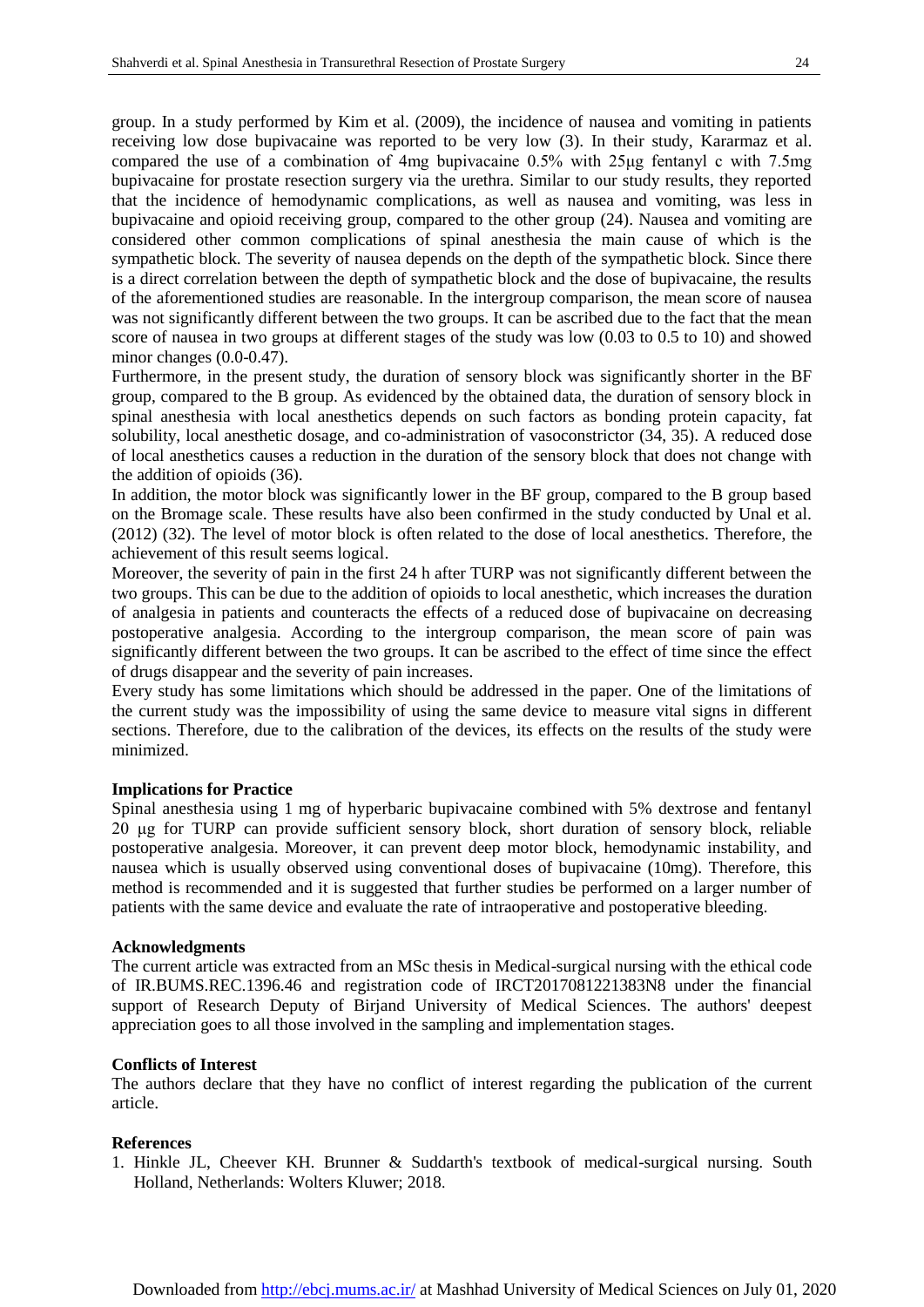- 2. Hong JY, Yang SC, Ahn S, Kil HK. Preoperative comorbidities and relationship of comorbidities with postoperative complications in patients undergoing transurethral prostate resection. J Urol. 2011;185(4):1374-8.
- 3. Kim S, Cho JE, Hong J, Koo B, Kim J, Kil H. Comparison of intrathecal fentanyl and sufentanil in low-dose dilute bupivacaine spinal anaesthesia for transurethral prostatectomy. Br J Anaesth. 2009;103(5):750-4.
- 4. Kulkarni AP, Divatia JV, Patil VP. Objective anaesthesia review: a comprehensive textbook for the examinees. London: JP Medical Ltd; 2017.
- 5. Hawary A, Mukhtar K, Sinclair A, Pearce I. Transurethral resection of the prostate syndrome: almost gone but not forgotten. J Endourol. 2009;23(12):2013-20.
- 6. Kim NY, Kim SY, Ju HM, Kil HK. Selective spinal anesthesia using 1 mg of bupivacaine with opioid in elderly patients for transurethral resection of prostate. Yonsei Med J. 2015;56(2):535-42.
- 7. Losco G, Mark S, Jowitt S. Transurethral prostate resection for urinary retention: does age affect outcome? ANZ J Surg. 2013;83(4):243-5.
- 8. Vaghadia H, Neilson G, Lennox PH. Selective spinal anesthesia for outpatient transurethral prostatectomy (TURP): randomized controlled comparison of chloroprocaine with lidocaine. Acta Anaesthesiol Scand. 2012;56(2):217-23.
- 9. Rodgers A, Walker N, Schug S, McKee A, Kehlet H, Van Zundert A, et al. Reduction of postoperative mortality and morbidity with epidural or spinal anaesthesia: results from overview of randomised trials. BMJ. 2000;321(7275):1493.
- 10.Dobson PM, Caldicott LD, Gerrish SP, Cole JR, Channer KS. Changes in haemodynamic variables during transurethral resection of the prostate: comparison of general and spinal anaesthesia. Br J Anaesth. 1994;72(3):267-71.
- 11.Cohen NH, Eriksson LI, Fleisher LA, Miller RD, Wiener-Kronish JP, Young WL. Miller's anesthesia. Pennsylvania: Elsevier/Saunders; 2015.
- 12.Malhotra V, Sudheendra V, O'Hara JE, Malhotra A. Anesthesia and the renal and genitourinary systems. Prostate. 2005;11(L2):S2-4.
- 13.Rocco AG, Raymond SA, Murray E, Dhingra U, Freiberger D. Differential spread of blockade of touch, cold, and pinprick during spinal anesthesia. Anesth Analg. 1985;64(9):917-23.
- 14.Lee SJ, Bai SJ, Lee JS, Kim WO, Shin YS, Lee KY. The duration of intrathecal bupivacaine mixed with lidocaine. Anesth Analg. 2008;107(3):824-7.
- 15.Carron M, Freo U, Veronese S, Innocente F, Ori C. Spinal block with 1.5 mg hyperbaric bupivacaine: not successful for everyone. Anesth Analg. 2007;105(5):1515-6.
- 16.Goel S, Bhardwaj N, Grover VK. Intrathecal fentanyl added to intrathecal bupivacaine for day case surgery: a randomized study. Eur J Anaesthesiol. 2003;20(4):294-7.
- 17.Kuusniemi KS, Pihlajamäki KK, Pitkänen MT, Helenius HY, Kirvelä OA. The use of bupivacaine and fentanyl for spinal anesthesia for urologic surgery. Anesth Analg. 2000;91(6):1452-6.
- 18.Marandola M, Antonucci A, Tellan G, Fegiz A, Fazio R, Scicchitano S, et al. Subarachnoid sufentanil as sole agent vs standard spinal bupivacaine in transurethral resection of the bladder. Minerva Anestesiol. 2005;71(3):83-91.
- 19.Hocking G, Wildsmith JA. Intrathecal drug spread. Br J Anaesth. 2004;93(4):568-78.
- 20.Atallah MM, Dayem OT. Effect of different baricities of intrathecal bupivacaine on the quality of spinal block in elderly patients undergoing transurethral resection of the prostate. Res Opin Anesth Intensive Care. 2015;2(4):121.
- 21.Kanazi G, Aouad M, Jabbour‐Khoury S, Al Jazzar M, Alameddine M, Al‐Yaman R, et al. Effect of low‐dose dexmedetomidine or clonidine on the characteristics of bupivacaine spinal block. Acta Anaesthesiol Scand. 2006;50(2):222-7.
- 22.Solanki S, Bharti N, Batra YK, Jain A, Kumar P, Nikhar SA. The analgesic effect of intrathecal dexmedetomidine or clonidine, with bupivacaine, in trauma patients undergoing lower limb surgery: a randomised, double-blind study. Anaesth Intensive Care. 2013;41(1):51-6.
- 23.Goel S, Bhardwaj N, Grover VK. Intrathecal fentanyl added to intrathecal bupivacaine for day case surgery: a randomized study. Eur J Anaesthesiol. 2003;20(4):294-7.
- 24.Kararmaz A, Kaya S, Turhanoglu S, Ozyilmaz M. Low‐dose bupivacaine‐fentanyl spinal anaesthesia for transurethral prostatectomy. Anaesthesia. 2003;58(6):526-30.
- 25.Zohar E, Noga Y, Rislick U, Leibovitch I, Fredman B. Intrathecal anesthesia for elderly patients